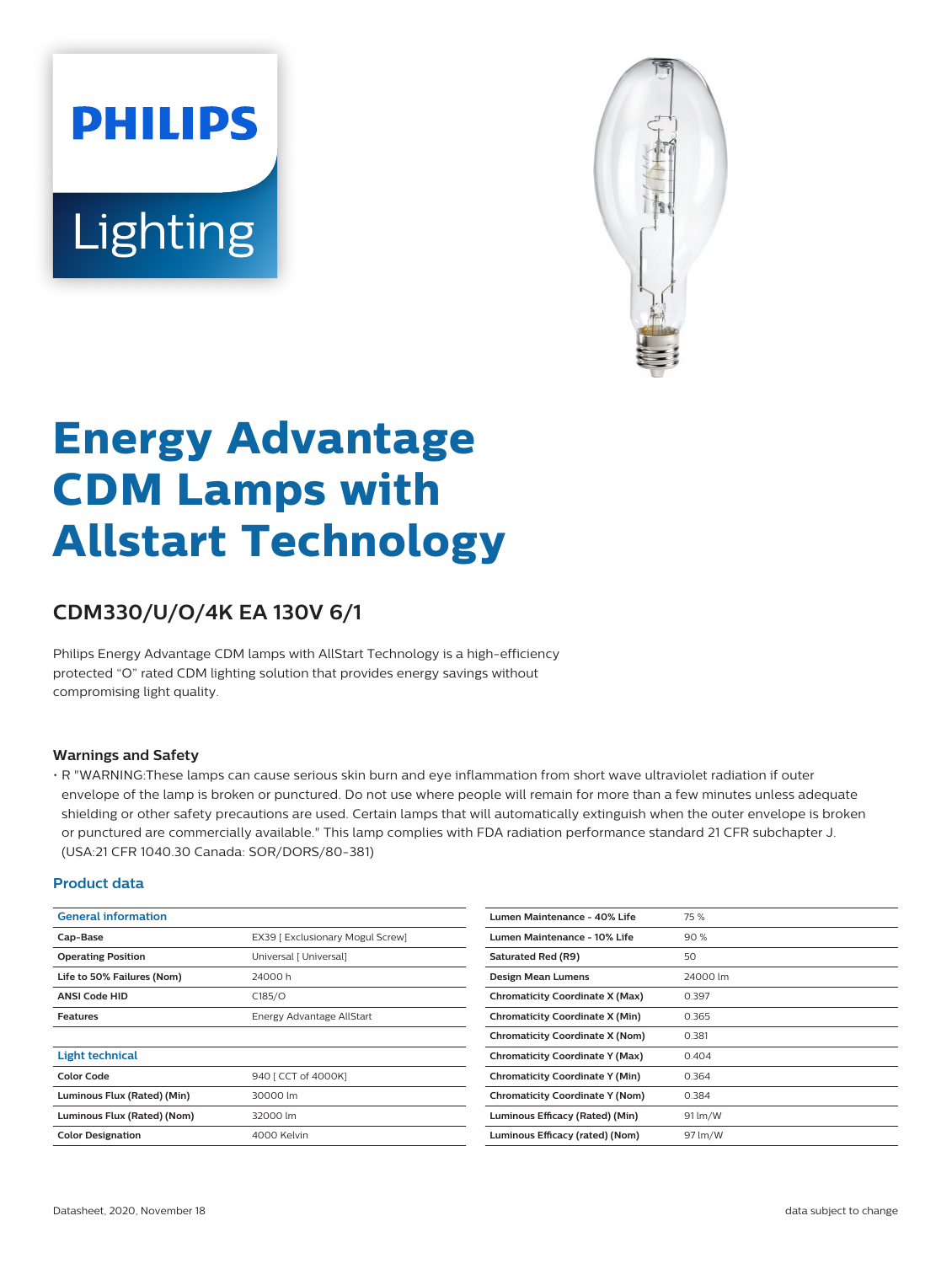## **Energy Advantage CDM Lamps with Allstart Technology**

| <b>Color Rendering Index (Min)</b> |              |  |
|------------------------------------|--------------|--|
| <b>Color Rendering Index (Nom)</b> | 86           |  |
|                                    |              |  |
| <b>Operating and electrical</b>    |              |  |
| Lamp Current (Nom)                 | 3.02A        |  |
| Ignition Supply Voltage (Min)      | 280 V        |  |
| Re-Ignition Time (Min) (Nom)       | 15 min       |  |
| Ignition Time (Max)                | 120s         |  |
| Voltage (Max)                      | 140 V        |  |
| Voltage (Min)                      | 120 V        |  |
| <b>Voltage (Nom)</b>               | 130 V        |  |
|                                    |              |  |
| <b>Mechanical and housing</b>      |              |  |
| <b>Bulb Finish</b>                 | Clear        |  |
| Overall Length (Max)               | 11.5 in      |  |
| <b>Bulb Shape</b>                  | ED37 [ ED37] |  |
|                                    |              |  |
| <b>Approval and application</b>    |              |  |
| Picogram Per Lumen Hour            | 84.2 pg/lm.h |  |
| Mercury (Hg) Content (Max)         | 50 mg        |  |
|                                    |              |  |

| UV                                   |                                      |  |
|--------------------------------------|--------------------------------------|--|
| Pet (Niosh) (Nom)                    | 42.88 h/500lx                        |  |
| Damage Factor D/fc (Nom)             | 0.32                                 |  |
|                                      |                                      |  |
| Luminaire design requirements        |                                      |  |
| <b>Bulb Temperature (Max)</b>        | 163 °C                               |  |
| Cap-Base Temperature (Nom)           | 130 °C                               |  |
|                                      |                                      |  |
| <b>Product data</b>                  |                                      |  |
| Order product name                   | Allstart Energy Adv 330W ED37 CL 1SL |  |
| EAN/UPC - Product                    | 046677232597                         |  |
| Order code                           | 232595                               |  |
| <b>Numerator - Quantity Per Pack</b> | 1                                    |  |
| Numerator - Packs per outer box      | 6                                    |  |
| Material Nr. (12NC)                  | 928601165903                         |  |
| Net Weight (Piece)                   | $0.001$ kg                           |  |

#### **Dimensional drawing**



**Product D (max) D L (max) L C** Allstart Energy Adv 330W ED37 CL 118 mm 4.625 in 184 mm 178 mm 11.5 in 1SL

**Allstart Energy Adv 330W ED37 CL 1SL**

#### **Photometric data**



**CDM Allstar 330W /940**